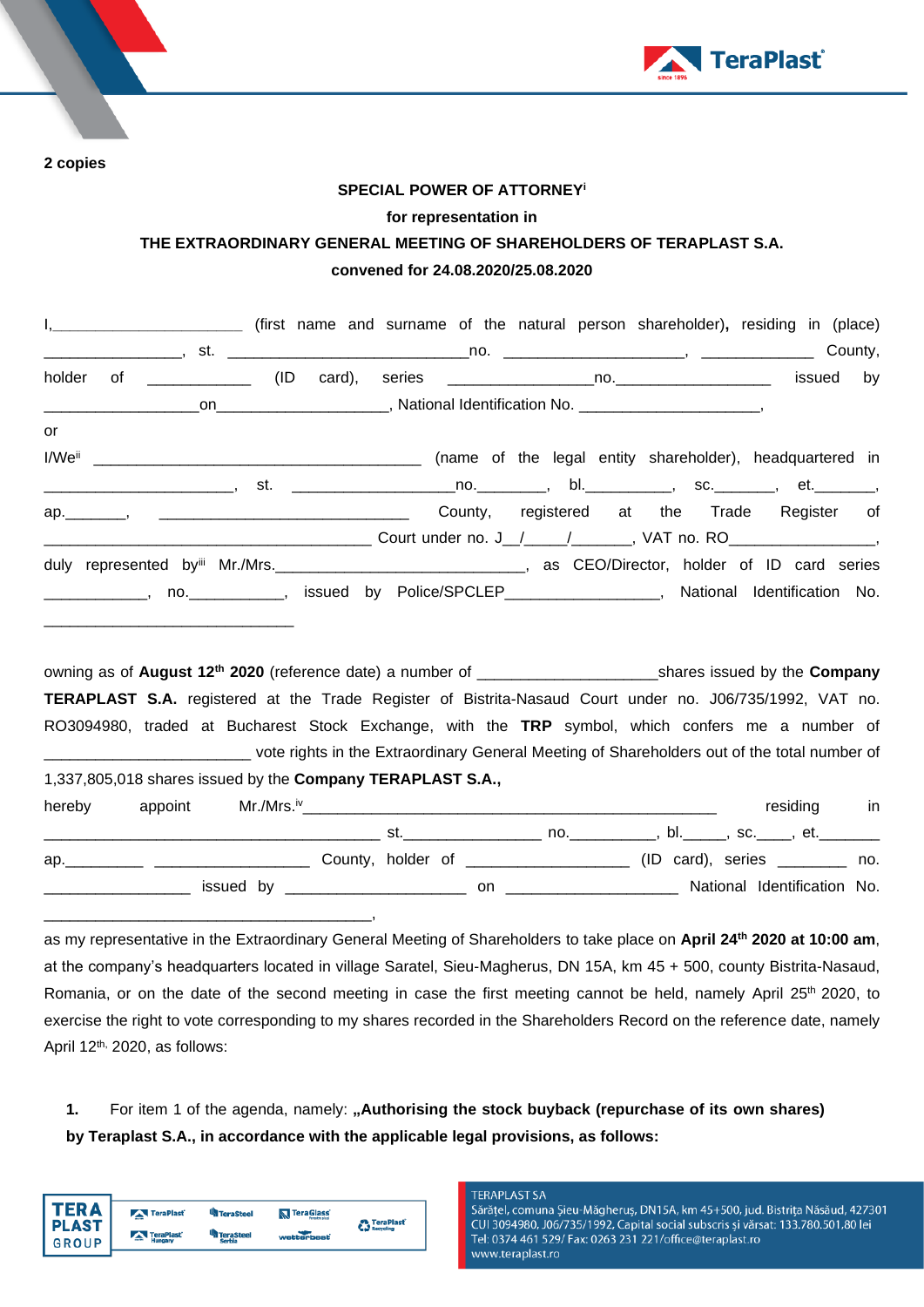

**A number of maximum 5,500,000 shares with the par value of 0.1 RON/share at a minimum price equal to the BVB market price at the time of purchase and a maximum price of 0.45 RON/share, for a maximum period of 18 months from the publication date of the Extraordinary General Meeting resolution in the Official Gazette of Romania Part IV, within a stock option plan programme, with a view to implementing a remuneration system of the employees and executives of the Teraplast Group member companies, which should ensure the compliance with the principle of long-term performance and an employee loyalty programme.**

**The nominal value of the own shares thus repurchased may not exceed along with any other own shares owned by Teraplast S.A. the 10% limit threshold of Teraplast S.A.'s subscribed share capital.**

**The payment of the repurchased shares is made out of the distributable profit or the company's available reserves, recorded in the last annual financial statement approved, except for legal reserves, according to provisions of article 103 (1) of Law No. 31/1990, as updated.":**

| For | <b>Against</b> | <b>Abstention</b> |
|-----|----------------|-------------------|
|     |                |                   |

**2.** For item 2 of the agenda, namely: "Appointing the company's Board of Directors for the **enforcement and fulfilment of the stock buyback resolution according to item 1 on the EGMS agenda**.**":**

| For | <b>Against</b> | <b>Abstention</b> |
|-----|----------------|-------------------|
|     |                |                   |

**3.** For item 3 of the agenda, namely: **"To authorize the Chairman of the Board of Directors, Mr. Dorel Goia, to sign, for and on behalf of all the shareholders present at the meeting, the EGMS Decision.":**

| For | <b>Against</b> | <b>Abstention</b> |
|-----|----------------|-------------------|
|     |                |                   |

**4.** For item 4 of the agenda, namely: **"To authorize the company's legal adviser, Mrs. Kinga Vaida, to do everything that is necessary as to record the EGMS Decision at the Trade Register of Bistrita-Nasaud Court, and to publish such decision in the Official Gazette of Romania, Section 4.":**

| For | <b>Against</b> | <b>Abstention</b> |
|-----|----------------|-------------------|
|     |                |                   |



## **TERAPLAST SA**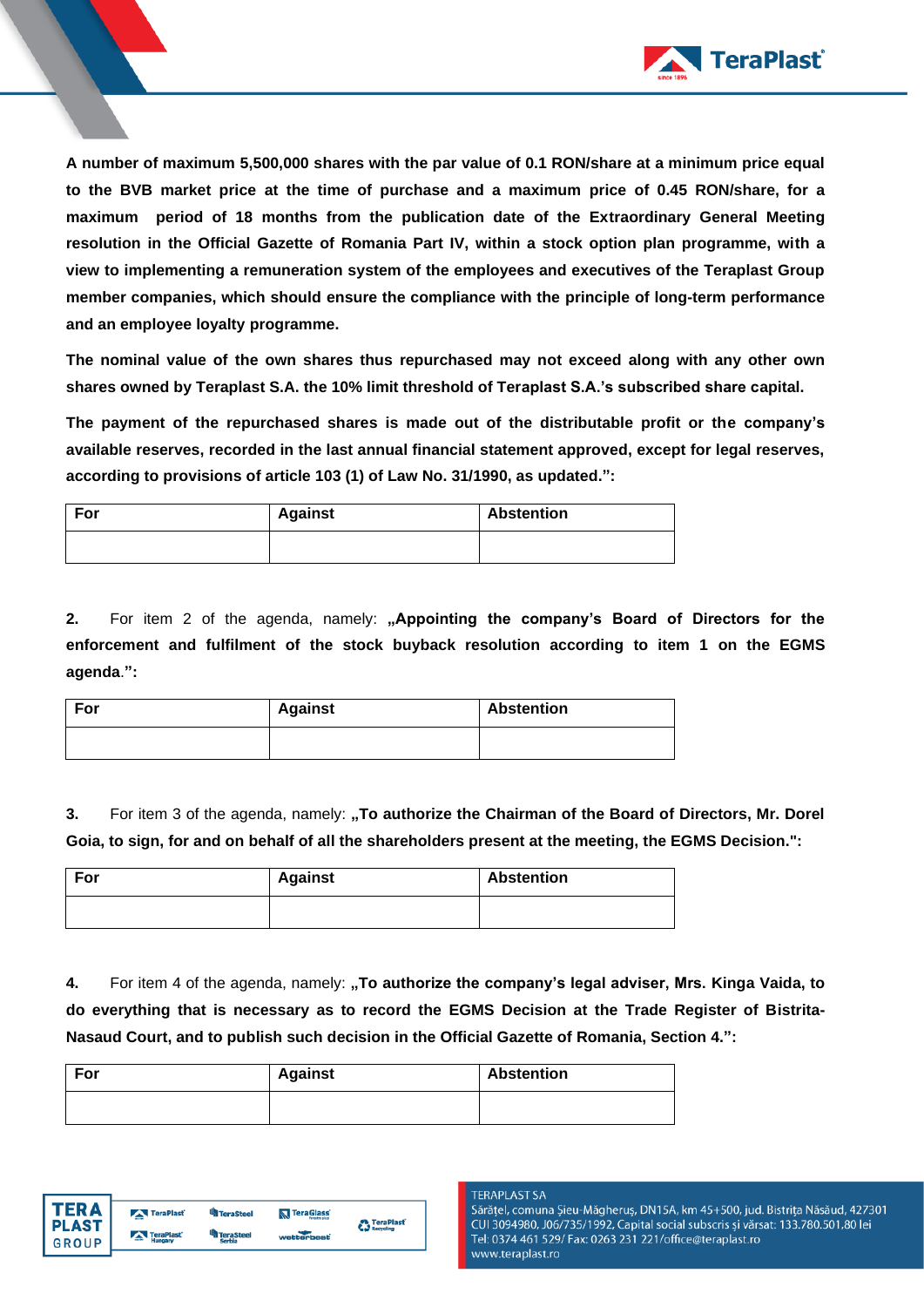

# **Please find hereby attached a copy of the valid ID card<sup>y</sup>/a copy of the registration certificate<sup>vi</sup>.**

I hereby authorize the representative referred to above to cast their vote as they may deem appropriate on the matters not identified and included in the agenda until this date, pursuant to the applicable law.

This special power of attorney contains information in accordance with Law 24/2017 on the issuers of financial instruments and market operations, the NSC Regulation no. 5/2018. This special power of attorney should be signed and dated by the principal shareholder. All the boxes of this special power of attorney shall be filled in by the principal shareholder.

The special power of attorney is executed in 3 original copies, one for the principal, one for the agent, and one to be submitted at the headquarters of the TERAPLAST S.A. not later than **22.08.2020, 10:00 am**.

Date: **Date: Date: Date: Date: Date: Date: Date: Date: Date: Date: Date: Date: Date: Date: Date: Date: Date: Date: Date: Date: Date: Date: Date: Date: Date: Date: Date:**

vii **vii** 

**viii\_\_\_\_\_\_\_\_\_\_\_\_\_\_\_\_\_\_\_\_\_\_\_\_\_\_\_\_\_\_\_\_\_\_\_\_\_\_\_**

(First name and surname of the natural person shareholder or the legal representative of the legal entity, in capital letters)

Personal data entered in this special power of attorney (name and surname, domicile, series, number and date of issuance of identity card, personal numerical code, signature, number of shares held) shall be processed in compliance with the legal provisions regarding the protection of individuals with regard to the processing of personal data and the free circulation of such data, during the period stipulated by law, pursuant to Law no. 24/2017 on Issuers of Financial Instruments and Market Operations and of ASF Regulation no. 5/2018 on Issuers of Financial Instruments and Market Operations, as amended and Law no. 31/1990 on societies.

You benefit from the right of access, intervention, rectification and porting of the data you provide us, limit our processing and even request the deletion of the data.

Please note that interfering with the data you have provided to us may be such as to prevent your mandate from exercising the vote at the Extraordinary General Shareholders' Meeting of the Teraplast S.A. from the date of 24/25.08.2020.

In this case, the issuing company is exonerated from liability. Please let us know your requests in any way that is assuring the identity of the applicant and his or her entitlement. We will answer you without delay. If you are dissatisfied, you can contact ANSPDCP.

This section provides information on the legal provisions relating to the processing of personal data of natural persons listed in the special power of attorney.

I, the undersigned, agree that personal data will be processed for the purpose of voting by a trustee at

| <b>PLAST</b><br><b>GROUP</b> | TeraPlast<br>TeraPlast | <sup>u</sup> n TeraSteel<br><b>TeraSteel</b><br>Serbia | TeraGlass<br>wetterbeat | <b>C</b> TeraPlast <sup>*</sup> |
|------------------------------|------------------------|--------------------------------------------------------|-------------------------|---------------------------------|
|                              |                        |                                                        |                         |                                 |

**TERAPLAST SA**